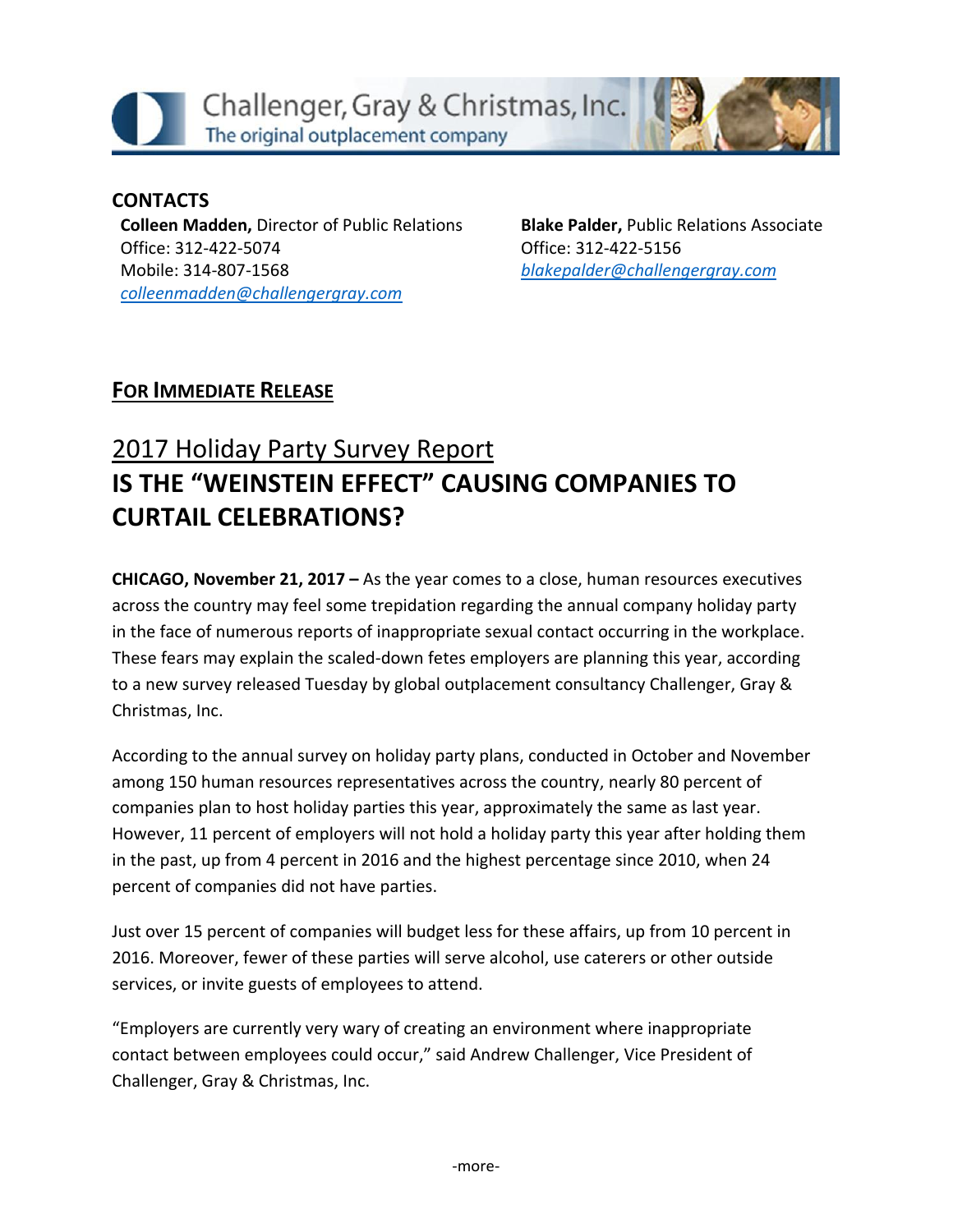$-2 -$ 

"One way to create a safer environment is to limit the guest list, hold the party during the workday, and avoid serving alcohol," added Challenger.

In fact, 48.7 percent of employers will serve alcohol this year, down from nearly 62 percent of company parties that offered alcohol service in 2016. Last year's total was the highest percentage of employers serving alcohol since Challenger began the survey in 2007.

Meanwhile, 37.8 percent of companies will invite spouses, partners, and friends to attend the company soiree this year, down from 42.9 percent in 2016.

Just under 60 percent of survey respondents said their companies are hiring caterers or event planners, down from 66 percent last year. Nearly one-third of companies are keeping the party on company premises compared to 28 percent last year. Additionally, more companies are holding the party during the workday: 51.4 percent in 2017 versus 47.6 percent last year.

This scaling down does not appear to be due to diminished confidence in the economy. Nearly 48 percent of employers said the economy is better than last year, while 43 percent said economic conditions are the same as last year, according to the survey.

"It's very possible the results we're seeing are due to news reports of sexual harassment and assault at work. The company party is a way for employers to celebrate the accomplishments of their workers. It should boost morale and let workers know they are valued. It should not put anyone in an uncomfortable situation," said Challenger.

"The current climate thankfully supports victims of sexual misconduct. HR departments want to ensure workers have a safe and happy holiday season, not one marred by a disturbing workplace party experience," added Challenger.

# # #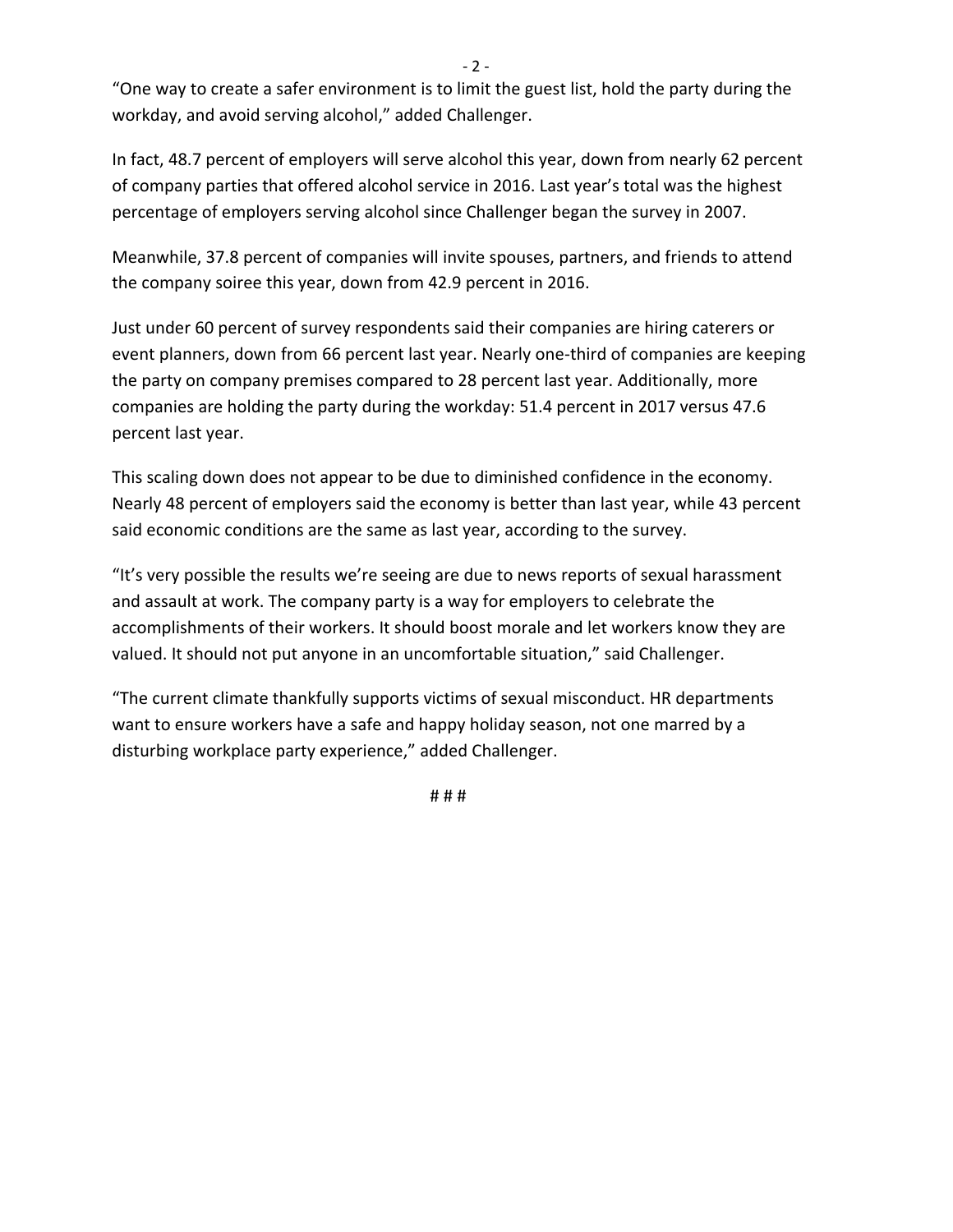# **2017 HOLIDAY SURVEY RESULTS**

#### **Will your company hold a holiday party this year?**

|                                                                                                               | 2017  | 2016  | 2015  | 2014  |
|---------------------------------------------------------------------------------------------------------------|-------|-------|-------|-------|
| Yes, we always hold holiday parties.                                                                          | 72.7% | 76.0% | 69.0% | 77.8% |
| Yes, we are having a holiday party after one<br>or more years of not holding one due to<br>economic downturn. | 4.6%  | 4.0%  | 13.0% | 11.2% |
| No, we never have holiday parties.                                                                            | 11.4% | 16.0% | 13.0% | 6.5%  |
| Not this year.                                                                                                | 11.3% | 4.0%  | 6.0%  | 4.5%  |

### **If you are having a party, is the company budgeting more or less this year?**

|                       | <u>2017</u> | 2016  | 2015    | 2014  |
|-----------------------|-------------|-------|---------|-------|
| <b>Budgeting Same</b> | 65.7%       | 68.4% | 92.0%   | 76.0% |
| <b>Budgeting More</b> | 18.7%       | 21.1% | $0.0\%$ | 18.0% |
| <b>Budgeting Less</b> | 15.6%       | 10.5% | 8.0%    | 6.0%  |

### If you are having a party, will you be\_\_\_\_(Check all that apply):

|                                                             | 2017  | 2016  | 2015  | 2014  |
|-------------------------------------------------------------|-------|-------|-------|-------|
| Using a caterer, event planner, or other<br>outside service | 59.5% | 66.7% | 62.0% | 58.8% |
| Holding the party on company premises                       | 32.4% | 28.6% | 31.0% | 29.4% |
| Serving alcohol                                             | 48.7% | 61.9% | 54.0% | 41.2% |
| Inviting employees only                                     | 59.5% | 52.4% | 46.0% | 52.9% |
| Inviting family/spouses/partners to attend                  | 37.8% | 42.9% | 31.0% | 29.4% |
| Holding party in evening or on weekend                      | 48.7% | 38.1% | 31.0% | 35.3% |
| Holding party during workday or near end of<br>workday      | 51.4% | 47.6% | 54.0% | 64.7% |

*Source: Challenger, Gray & Christmas, Inc. ©*